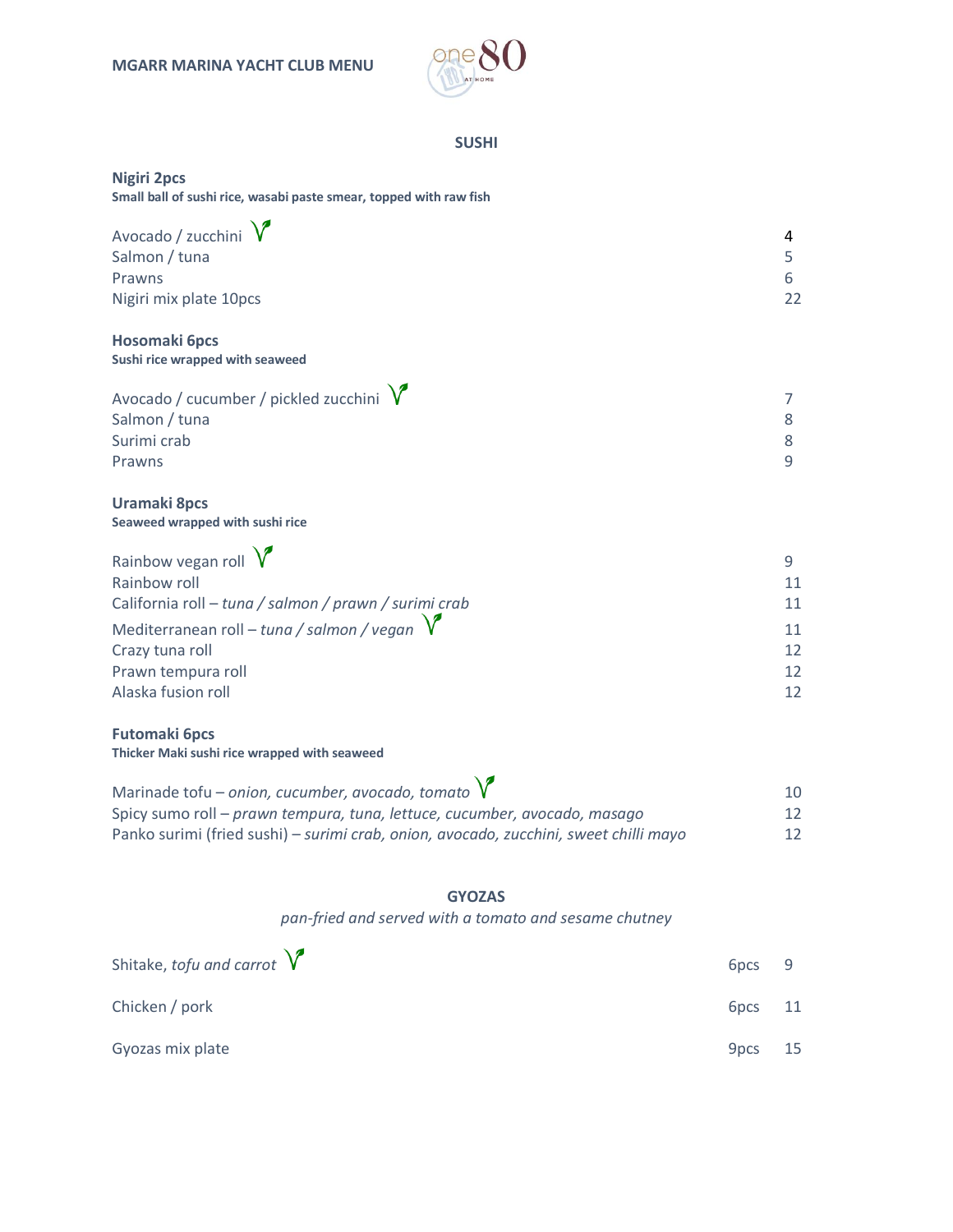

# **SNACKS**

| Skinny fries $\sqrt{\ }$                     |   |
|----------------------------------------------|---|
| Sweet potato fries $\sqrt{\ }$               |   |
| Rosemary salt fries $\sqrt{\ }$              | 6 |
| Calamari fritti, pickled cucumber, dill mayo |   |

# **SWEETS**

| one80 Mgaret $\sqrt{\ }$   | 3 per pc |
|----------------------------|----------|
| Baked chocolate cheesecake |          |

 $\sqrt{\phantom{a}}$  Vegan selection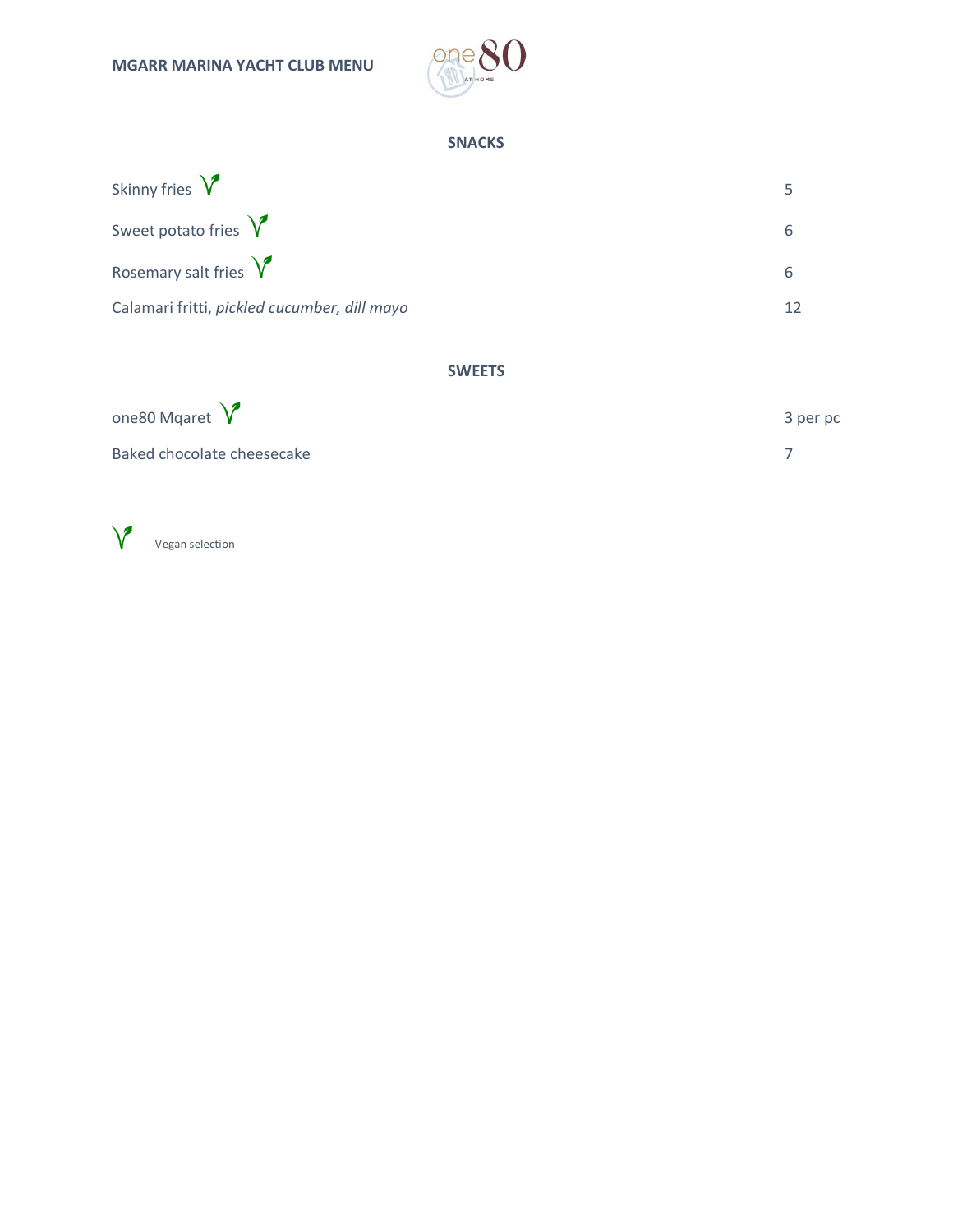

# **WINES (Alcoholic)**

*Wines ordered online are discounted by 20% from regular restaurant prices.*

| <b>Sparkling and Champagne (750ml)</b>                                    |        |
|---------------------------------------------------------------------------|--------|
| Prosecco Extra Dry, Borgo Molino, Veneto, Italy                           | 24.00  |
| Cremant de Loire Blanc Brut NV, Langlois Chateau, Loire Valley, France    | 29.50  |
| Jansz Premium Cuvee Rosé, Tasmania, Australia                             | 32.50  |
| Moët & Chandon Nectar Imperial, Champagne, France                         | 75.00  |
| Veuve Clicquot Rosé, Reims, Champagne, France                             | 100.00 |
| Bollinger PN VZ Noir de Blancs, Champagne, France                         | 115.00 |
| Dom Perignon Vintage, Champagne, France                                   | 270.00 |
| Whites (750ml)                                                            |        |
| Ulysses Chenin Blanc, Marsovin, Gozo, Malta                               | 23.50  |
| Trabocchetto Pecorino, Talamonti, Abruzzo, Italy                          | 24.50  |
| Rovereto Gavi di Gavi, Michele Chiarlo, Piedmont, Italy                   | 28.50  |
| Il Bianco, From Black to White, Zyme, Veneto, Italy                       | 46.00  |
| Beyond the Clouds, Elena Walch, Alto Adige, Italy                         | 80.00  |
| Chablis Premier Cru 'Les Vaillons', Domaine Servin, Burgundy, France      | 69.00  |
| Montes Limited Selection Sauvignon Blanc, Montes, Leyda Valley, Chile     | 25.00  |
| Watervale Riesling, Jim Barry, Clare Valley, Australia                    | 27.00  |
| <b>Rose (750ml)</b>                                                       |        |
| 1919 Rosé, Marsovin, Malta DOK                                            | 22.00  |
| Domaine de l'Ile, Rose de Provence, France                                | 33.50  |
| <b>Reds (750ml)</b>                                                       |        |
| Ulysses Shiraz, Marsovin, Gozo, Malta                                     | 23.50  |
| Lamuri d'Almerita, Tasca D'Almerita, Sicily, Italy                        | 23.50  |
| Á la Venvole, Domaine de Cebene, Laugeres, Languedoc - Roussillon, France | 32.00  |
| Jim Barry Single Vineyard Shiraz, Clare Valley, South Australia           | 29.50  |
| <b>Dessert and Fortified</b>                                              |        |
| Nivole Moscato, Michele Chiarlo, Piedmont, Italy (750ml)                  | 27.00  |
| Late Bottled Vintage Port, Niepoort, Douro, Portugal (750ml)              | 39.50  |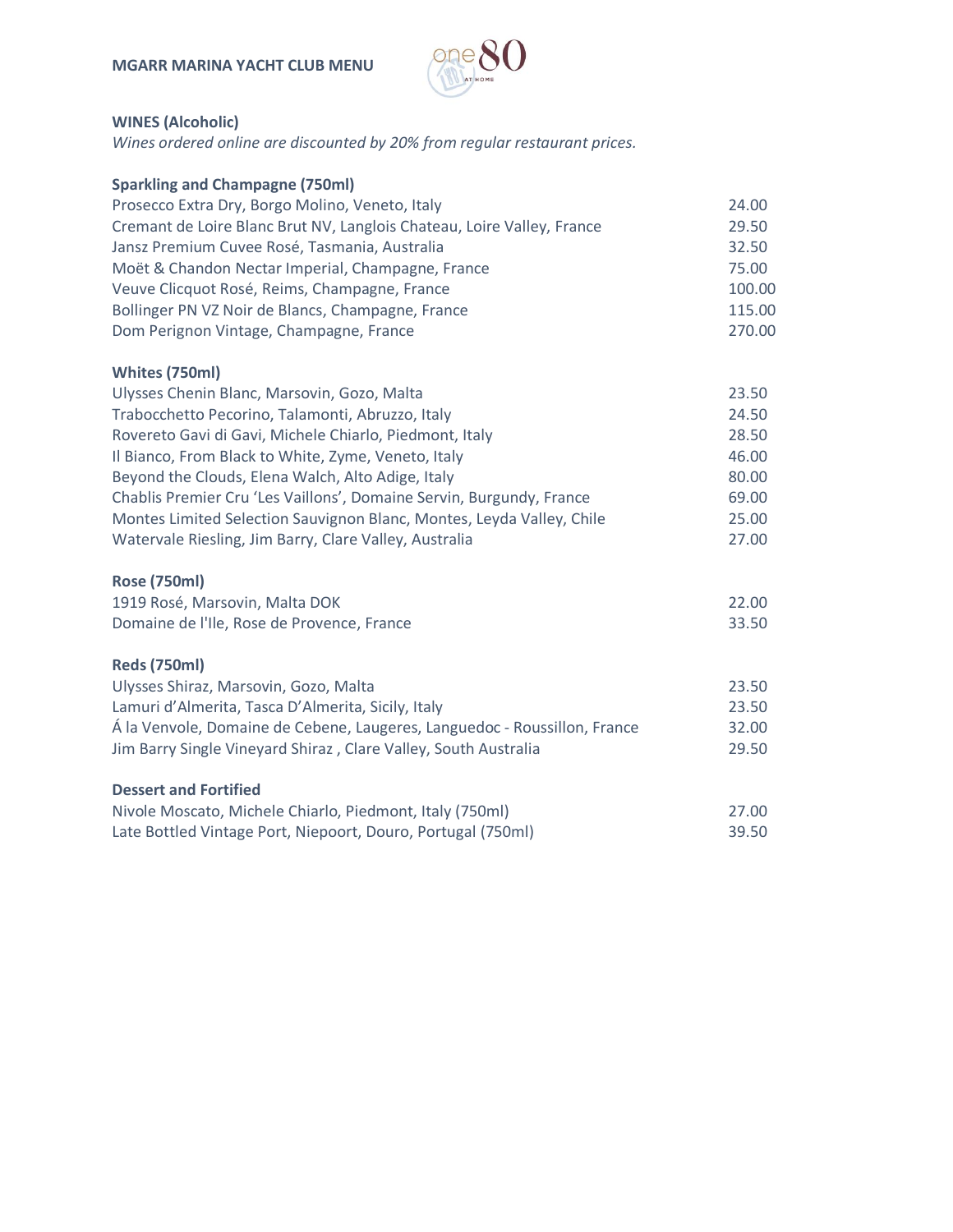

# **CIDERS and BEERS**

| Thatchers Gold Cider 500ml        | 6.50 |
|-----------------------------------|------|
| Cisk Non-alcoholic 250ml          | 3.00 |
| Cisk Lager 250ml                  | 3.00 |
| Cisk Excel 250ml                  | 3.00 |
| Heineken 250ml                    | 3.25 |
| Corona 330ml                      | 5.00 |
| Lord Chambray Grand Harbour 330ml | 5.50 |
| Lord Chambray San Blas 330ml      | 5.50 |
| Lord Chambray Blue Lagoon 330ml   | 5.50 |
| Lord Chambray Coral Cave 330ml    | 5.50 |